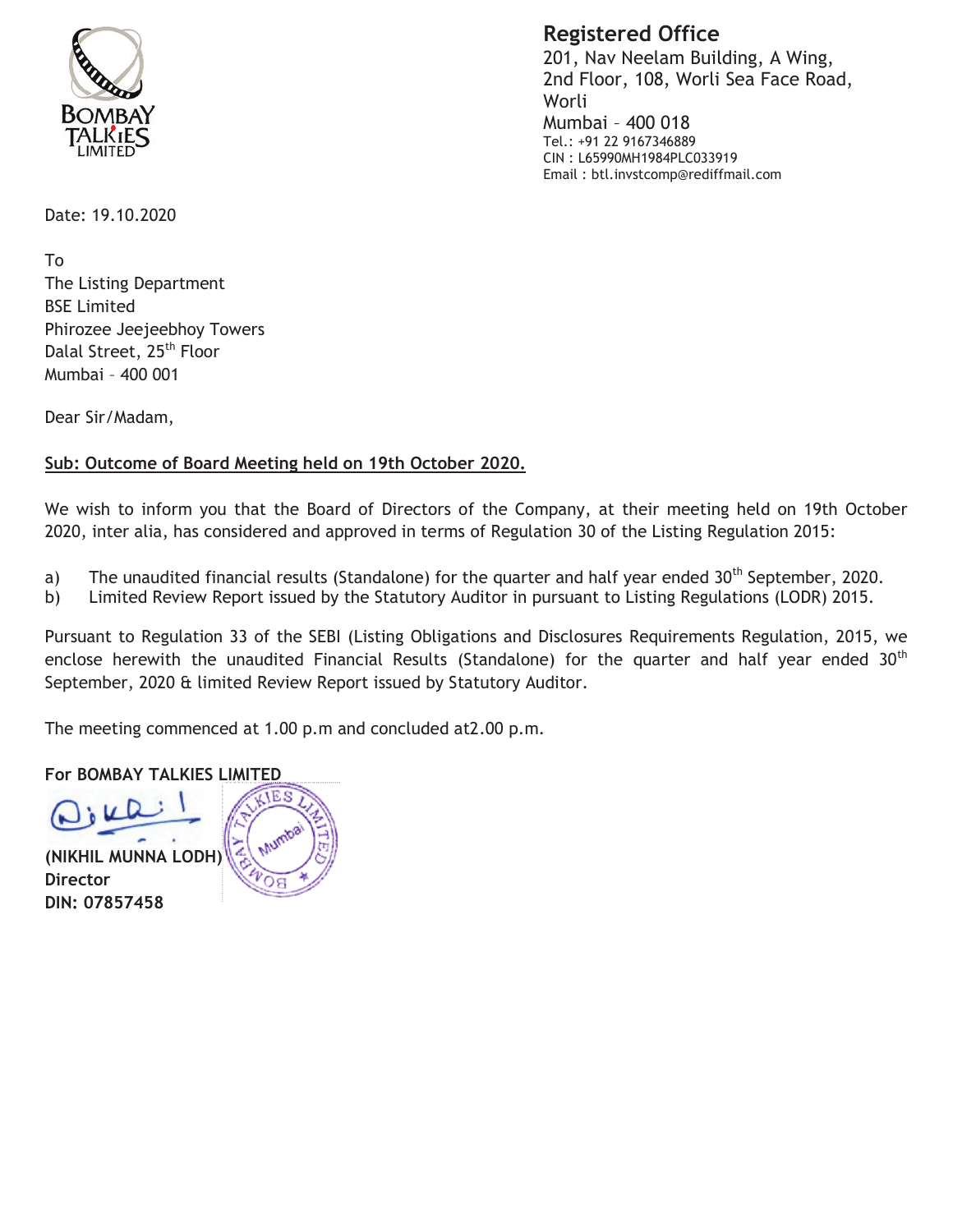### **Bombay Talkies Limited (CIN NO.: L65990MH1984PLC033919)**

#### **UNAUDITED FINANCIAL RESULTS FOR THE QUARTER AND HALF YEAR ENDED 30TH SEPTEMBER, 2020 Regd Office : 201, Nav Neelam Building, A Wing, 2nd Floor, 108, Worli Sea Face Road, Worli, Mumbai – 400 018 Email : btl.invstcomp@rediffmail.com, Website : www.bombaytalkieslimited.com, Tel : 9167346889**

|                | (In Lakhs)                                                                                                                                                                                                                                                                                                       |                          |                           |                           |                              |                           |                            |  |  |  |
|----------------|------------------------------------------------------------------------------------------------------------------------------------------------------------------------------------------------------------------------------------------------------------------------------------------------------------------|--------------------------|---------------------------|---------------------------|------------------------------|---------------------------|----------------------------|--|--|--|
| Sr.            | <b>Particulars</b>                                                                                                                                                                                                                                                                                               | <b>Quarter Ended</b>     |                           |                           | <b>Nine Month Year Ended</b> |                           | <b>Year Ended</b>          |  |  |  |
| No.            |                                                                                                                                                                                                                                                                                                                  | 30-09-2020<br>(Unadited) | 30-06-2020<br>(Unaudited) | 30-09-2019<br>(Unaudited) | 30-09-2020<br>(Unaudited)    | 30-09-2019<br>(Unaudited) | 31-03-2019<br>(Audited)    |  |  |  |
| T              | <b>Income From Operations</b>                                                                                                                                                                                                                                                                                    |                          |                           |                           | 0.10                         | 7.74                      | 35.85                      |  |  |  |
| Ш              | Other Income                                                                                                                                                                                                                                                                                                     | 0.35                     | 0.75                      | 0.25                      | 1.47                         | 0.99                      | 1.07                       |  |  |  |
| Ш              | Total Income from operations (I + II)                                                                                                                                                                                                                                                                            | 0.35                     | 0.75                      | 0.25                      | 1.57                         | 8.73                      | 36.92                      |  |  |  |
| IV             | Expenses                                                                                                                                                                                                                                                                                                         |                          |                           |                           |                              |                           |                            |  |  |  |
|                | (a) Cost of materials consumed<br>(b) Purchase of stock-in-trade                                                                                                                                                                                                                                                 |                          |                           |                           |                              |                           |                            |  |  |  |
|                | (c) Changes in inventories of finished goods,<br>work-in-progress and stock-in-trade                                                                                                                                                                                                                             |                          |                           |                           | 0.08                         | 4.70                      | 29.09                      |  |  |  |
|                | (d) Employee benefits expense                                                                                                                                                                                                                                                                                    | 0.32                     | 0.31                      | 0.49                      | 1.05                         | 0.76                      | 1.88                       |  |  |  |
|                | (e) Depreciation and amortisation expense                                                                                                                                                                                                                                                                        | 0.24                     | 0.24                      | 0.24                      | 0.71                         | 0.72                      | 1.06                       |  |  |  |
|                | (f) Finance Cost                                                                                                                                                                                                                                                                                                 |                          |                           |                           |                              |                           |                            |  |  |  |
|                | (g) Other expenses                                                                                                                                                                                                                                                                                               | 0.53                     | 0.04                      | 1.00                      | 4.88                         | 2.85                      | 9.02                       |  |  |  |
|                | <b>Total Expenses</b>                                                                                                                                                                                                                                                                                            | 1.09                     | 0.59                      | 1.73                      | 6.72                         | 9.03                      | 41.04                      |  |  |  |
| V<br>VI        | Profit (Loss) before exceptional Items and<br>extraordinary items and tax (III-IV)<br><b>Exceptional Items</b>                                                                                                                                                                                                   | (0.74)                   | 0.16                      | (1.48)                    | (5.15)                       | (0.30)                    | (4.12)                     |  |  |  |
| VII            | Profit from ordinary activities before finance<br>costs and Exceptional Items (V-VI)                                                                                                                                                                                                                             | (0.74)                   | 0.16                      | (1.48)                    | (5.15)                       | (0.30)                    | (4.12)                     |  |  |  |
| VIII           | <b>Extra Ordinary Items</b>                                                                                                                                                                                                                                                                                      |                          |                           |                           |                              |                           |                            |  |  |  |
| IX             | Net Profit/(Loss) before tax (VII-VIII)                                                                                                                                                                                                                                                                          | (0.74)                   | 0.16                      | (1.48)                    | (5.15)                       | (0.30)                    | (4.12)                     |  |  |  |
| X              | Tax Expense :                                                                                                                                                                                                                                                                                                    |                          |                           |                           |                              |                           |                            |  |  |  |
|                | (1) Current Tax                                                                                                                                                                                                                                                                                                  |                          |                           |                           |                              |                           |                            |  |  |  |
|                | (2) Deferred Tax                                                                                                                                                                                                                                                                                                 |                          |                           |                           |                              |                           |                            |  |  |  |
| ΧI             | <b>Total Tax Expenses</b><br>Net profit /(Loss) for the period from                                                                                                                                                                                                                                              |                          |                           |                           |                              |                           |                            |  |  |  |
|                | continuing operations (IX-X)                                                                                                                                                                                                                                                                                     | (0.74)                   | 0.16                      | (1.48)                    | (5.15)                       | (0.30)                    | (4.12)                     |  |  |  |
| XII            | Profit /(Loss) for the period from discontinuing                                                                                                                                                                                                                                                                 |                          |                           |                           |                              |                           |                            |  |  |  |
| XIII           | Tax expense of discontinuing operations                                                                                                                                                                                                                                                                          |                          |                           |                           |                              |                           |                            |  |  |  |
| XIV            | Profit /(Loss) for the period from discontinuing<br>operations (after tax)                                                                                                                                                                                                                                       |                          |                           |                           |                              |                           |                            |  |  |  |
| XV             | Profit (Loss) for the period (XI + XIV)                                                                                                                                                                                                                                                                          | (0.74)                   | 0.16                      | (1.48)                    | (5.15)                       | (0.30)                    | (4.12)                     |  |  |  |
| XVI            | Other Comprehensive Income                                                                                                                                                                                                                                                                                       |                          |                           |                           |                              |                           |                            |  |  |  |
| XVII           | <b>Total Comprehensive Income</b>                                                                                                                                                                                                                                                                                |                          |                           |                           |                              |                           |                            |  |  |  |
| XVIII          | Paid up equity share capital (Face Value of<br>Rs.10/- per Share)                                                                                                                                                                                                                                                | 540.00                   | 540.00                    | 540.00                    | 540.00                       | 540.00                    | 540.00                     |  |  |  |
|                | XVIX Reserves (excluding Revaluation Reserve) as                                                                                                                                                                                                                                                                 |                          |                           |                           |                              |                           |                            |  |  |  |
|                | shown in the Audited Balance Sheet of the                                                                                                                                                                                                                                                                        |                          |                           |                           |                              |                           | 39.00                      |  |  |  |
| ХX             | previous year<br>Earnings Per Share (EPS)                                                                                                                                                                                                                                                                        |                          |                           |                           |                              |                           |                            |  |  |  |
|                | (a) Basic                                                                                                                                                                                                                                                                                                        |                          |                           |                           |                              |                           |                            |  |  |  |
|                | (b) Diluted                                                                                                                                                                                                                                                                                                      |                          |                           |                           |                              |                           |                            |  |  |  |
| Notes:<br>1    |                                                                                                                                                                                                                                                                                                                  |                          |                           |                           |                              |                           |                            |  |  |  |
|                | The above results are in compliance with Indian Accounting Standards (Ind-AS) notified by the Ministry of Corporate Affairs. The results for the previous periods                                                                                                                                                |                          |                           |                           |                              |                           |                            |  |  |  |
|                | have been restated as per Ind AS. The standalone financial results of the Company for the quarter and half year ended 30th September, 2020 have been reviewed by                                                                                                                                                 |                          |                           |                           |                              |                           |                            |  |  |  |
| $\overline{c}$ | the Audit Committee at their meeting held on 19th October, 2020 and have been approved by the Board of Directors at its meeting held on 19th October, 2020<br>Reconciliation of Net Profit & Equity as previsously reported under india GAAP (IGAAP) and Ind-AS for the quarters/periods are presented as under: |                          |                           |                           |                              |                           |                            |  |  |  |
|                | <b>Particulars</b>                                                                                                                                                                                                                                                                                               |                          |                           |                           |                              |                           | 30-09-2019<br>(Unaudited)  |  |  |  |
|                | Net Profit/Equity as per IGAAP<br>Appreciation/ (Diminution) in value of Investments                                                                                                                                                                                                                             |                          |                           |                           |                              |                           |                            |  |  |  |
|                | Reclassification of Net Acturial (Gain) / Loss on employee defined                                                                                                                                                                                                                                               | ٠                        | $\overline{\phantom{a}}$  |                           |                              |                           |                            |  |  |  |
|                | benefit obligation to other comprehensive income                                                                                                                                                                                                                                                                 |                          |                           |                           |                              |                           | $\overline{\phantom{a}}$   |  |  |  |
|                | Net Profit/Equity as per Ind-AS                                                                                                                                                                                                                                                                                  |                          |                           |                           |                              |                           | ٠                          |  |  |  |
|                | Other Comprehensive Income                                                                                                                                                                                                                                                                                       | ٠                        | $\overline{\phantom{a}}$  |                           |                              |                           |                            |  |  |  |
|                | Total Comprehensive Income/Equity as per Ind-AS<br>٠                                                                                                                                                                                                                                                             |                          |                           |                           |                              |                           |                            |  |  |  |
| 3              | The standalone financial results of the Company for the quarter and half year ended 30th September, 2020 have been unaudited by the Statutory Auditors.                                                                                                                                                          |                          |                           |                           |                              |                           | ٠                          |  |  |  |
|                |                                                                                                                                                                                                                                                                                                                  |                          |                           |                           |                              |                           |                            |  |  |  |
| 4<br>5         | The Statutory Auditors have carried out a "Limited Review" of the above financial results for the quarter/half ended 30th September, 2020.<br>Previpous period/Year figures have been regrouped/reclassified to make them comparable with those of current period/year.                                          |                          |                           |                           |                              |                           |                            |  |  |  |
|                |                                                                                                                                                                                                                                                                                                                  |                          |                           |                           | <b>ES</b>                    |                           | For Bombay Talkies Limited |  |  |  |
|                |                                                                                                                                                                                                                                                                                                                  |                          |                           |                           |                              |                           | Dikki                      |  |  |  |
|                |                                                                                                                                                                                                                                                                                                                  |                          |                           |                           |                              |                           |                            |  |  |  |

 **Director Nikhil Munna Lodh** 

**Place: Mumbai Dated: 19th October 2020. (DIN No.: 07857458)**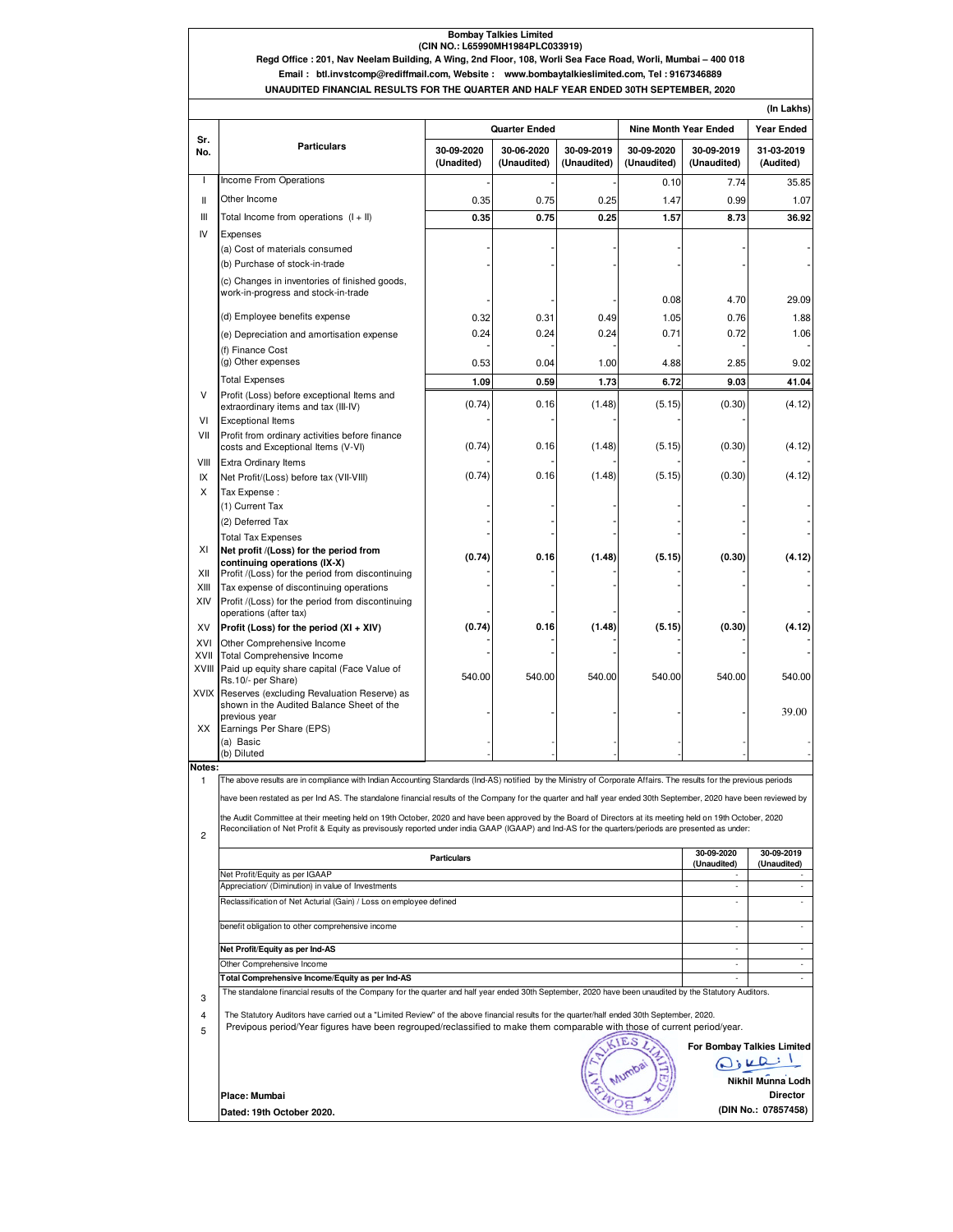## **BOMBAY TALKIES LIMITED**

**CIN NO : L65990MH1984PLC033919**

**CASH FLOW STATEMENT FOR THE HALF YEAR ENDED 30TH SEPTEMBER 2020.**

|                                                               | (Rupees in Lacs)<br><b>FOR THE</b><br><b>FOR THE</b> |                          |  |
|---------------------------------------------------------------|------------------------------------------------------|--------------------------|--|
| <b>PARTICULARS</b>                                            | <b>HALF YEAR ENDED</b>                               | YEAR ENDED               |  |
|                                                               | 30th September, 2020                                 | 31st March, 2020         |  |
| <b>Operating Activities:</b>                                  |                                                      |                          |  |
| Profit before Tax                                             | (0.579)                                              | (6.129)                  |  |
| Profit before Tax                                             | (0.579)                                              | (6.129)                  |  |
| Adjustments to reconcile profit before tax to net cash flows: |                                                      |                          |  |
| Deperication and impairment of property, plant and equipment  | 0.472                                                | 0.943                    |  |
| Gain/loss on disposal of property, plant andf equipement      |                                                      |                          |  |
| Reduction on account of Demerger of Undertaking               | ۰                                                    | ÷.                       |  |
| Loss on account of fire                                       | ٠                                                    | ÷.                       |  |
| Finance Income                                                | ٠                                                    | ÷.                       |  |
| Finance Costs                                                 | ÷                                                    | $\overline{\phantom{a}}$ |  |
| Rental Income                                                 | ٠                                                    | $\overline{\phantom{a}}$ |  |
| Insurance Claim Received                                      | ۰                                                    |                          |  |
| <b>Working Capital Adjustments:</b>                           | ۰                                                    |                          |  |
| (Increase)/decrease in inventories                            | ۰                                                    | 5.380                    |  |
| (Increase)/decrease in trade receivable                       | ۰                                                    |                          |  |
| (Increase)/decrease in other bank balances                    | ٠                                                    | ä,                       |  |
| (Increase)/decrease in other financial assets                 | 0.200                                                | ÷.                       |  |
| (Increase)/decrease in other assets                           |                                                      | $\overline{a}$           |  |
| (Decrease)/increase in trade payable                          | ٠                                                    | 0.118                    |  |
| (Decrease)/increase in other financial liabilites             | ٠                                                    |                          |  |
| (Decrease)/increase in provision                              | ۰                                                    |                          |  |
| (Decrease)/increase in other current liabilities              | ۰                                                    | 3.540                    |  |
| (Decrease)/increase in current tax liabilities (Net)          |                                                      |                          |  |
| <b>Cash generated from Operation</b>                          | 0.092                                                | 3.852                    |  |
| Income Tax Paid                                               |                                                      |                          |  |
| Net Cash flows from Operating Activities (A)                  | 0.092                                                | 3.852                    |  |
| <b>Investing Activities</b>                                   |                                                      |                          |  |
| Proceeds from sale of property, plant and equipment           | $\overline{\phantom{a}}$                             | $\overline{\phantom{a}}$ |  |
| (Increase)/decrease in Loans                                  | $\overline{\phantom{a}}$                             | $\overline{\phantom{a}}$ |  |
| (Increase)/decrease in Investments                            | 0.250                                                | (5.735)                  |  |
| (Increase)/decrease in Non-Currnet Assets                     | $\overline{\phantom{a}}$                             | $\overline{\phantom{0}}$ |  |
| Purchase of property, plant and equipment                     | $\overline{\phantom{a}}$                             | $\overline{\phantom{a}}$ |  |
| Insurance Claim Received (Building. Pant & Machinery)         | $\overline{\phantom{a}}$                             | $\overline{\phantom{a}}$ |  |
| Rental Income                                                 | $\overline{a}$                                       | $\overline{\phantom{0}}$ |  |
| <b>Interest Received</b>                                      | $\overline{\phantom{a}}$                             |                          |  |
| Net Cash flows used in Investing Activities (B)               | 0.250                                                | (5.735)                  |  |
| <b>Financing Activities</b>                                   | $\blacksquare$                                       |                          |  |
| (Repayment)/Proceeds from borrowings - Non Current            | ÷                                                    | $\overline{\phantom{a}}$ |  |
| (Repayment)/Proceeds from borrwings - Current                 | $\blacksquare$                                       | $\overline{\phantom{a}}$ |  |
| Interest Paid                                                 | $\overline{\phantom{a}}$                             | $\overline{\phantom{a}}$ |  |
| Net Cash from /(Used in) Financing Activities (C)             | $\blacksquare$                                       | $\blacksquare$           |  |
|                                                               |                                                      |                          |  |
| Net increase in Cash & Cash Equivalents (A+B+C)               | 0.342                                                | (1.883)                  |  |
| Cash & Cash Equivalents at the beginning of the Year          | 2.025                                                | 3.908                    |  |
| Cash & Cash Equivalents as at Closing Balance                 | 2.367                                                | 2.025                    |  |

**For and on behalf of the Board**

**Bombay Talkies Limited**

**DIN : 07857458**

Place : Mumbai **Nikhil Munna Lodh**<br> **Nikhil Munna Lodh** Date : 19.10.2020<br>**Director**<br>**Director**<br>**Director**<br>**Director**<br>**Director**<br>**Director**<br>**Director**<br>**Director**<br>**DIR: 07857458**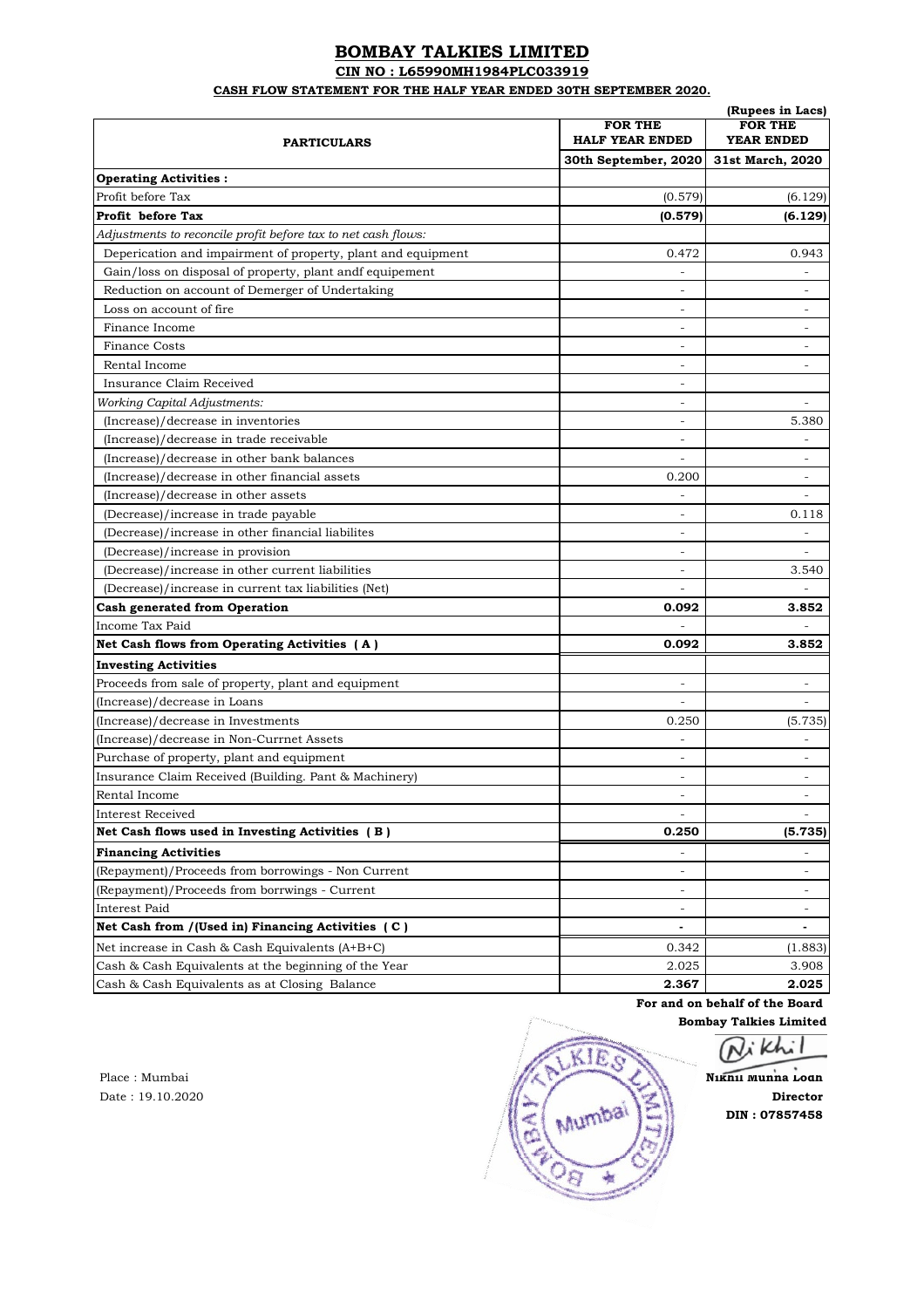|           | <b>Bombay Talkies Limited</b>                                                                                |                                 |                          |
|-----------|--------------------------------------------------------------------------------------------------------------|---------------------------------|--------------------------|
|           | (Formerly Known as White Lion Asia Limited)                                                                  |                                 |                          |
|           | (CIN NO.: L65990MH1984PLC033919)                                                                             |                                 |                          |
|           | Regd Office : 201, Nav Neelam Building, A Wing, 2nd Floor, 108, Worli Sea Face Road, Worli, Mumbai - 400 018 |                                 |                          |
|           | Stadalone Statement of Assets and Liabilities                                                                |                                 |                          |
|           |                                                                                                              |                                 | In 'Lakhs                |
| Sr        |                                                                                                              | <b>Current year</b>             | <b>Current year</b>      |
| <b>No</b> | <b>Particulars</b>                                                                                           | ended September ended September |                          |
|           |                                                                                                              | 2020                            | 2019                     |
|           | <b>Assets</b>                                                                                                |                                 |                          |
| 1         | Non-current assets                                                                                           |                                 | 35.04                    |
|           | Property, plant and equipment                                                                                | 34.10                           |                          |
|           | Capital work-in-Progress                                                                                     |                                 |                          |
|           | Investment property                                                                                          |                                 |                          |
|           | Goodwill                                                                                                     |                                 |                          |
|           | Other Intangible assets                                                                                      |                                 |                          |
|           | Biological assets other than bearer plants                                                                   |                                 |                          |
|           | Investments accounted for using equity method                                                                |                                 |                          |
|           | Non-current financial assets                                                                                 | 34.10                           | 35.04                    |
|           | Non-current investments                                                                                      | 231.07                          | 231.32                   |
|           | Trade recivables, non-current                                                                                | $\sim$                          | $\sim$                   |
|           | Loans, non-current financial assets                                                                          |                                 |                          |
|           | <b>Total non-current financial assets</b>                                                                    | 231.07                          | 231.32                   |
|           | Deferred tax assets (net)                                                                                    |                                 |                          |
|           | Other non-current assets                                                                                     |                                 | $\sim$                   |
|           | Total non-current assets                                                                                     | 265.16                          | 266.36                   |
|           | 2 Current assets                                                                                             |                                 |                          |
|           | Inventories                                                                                                  | 118.47                          | 120.15                   |
|           | <b>Current financial assets</b>                                                                              |                                 |                          |
|           | Current investments                                                                                          |                                 |                          |
|           | Trade recivables, current                                                                                    | 20.44                           | 20.44                    |
|           | Cash and cash equivalants                                                                                    | 1.97                            | 2.66                     |
|           | Bank balance other than cash and cash equivalents                                                            | 0.40                            | 0.29                     |
|           | Loans.current                                                                                                | 167.76                          | 167.96                   |
|           | Other current financial assets                                                                               | 2.04                            | 2.04                     |
|           | <b>Total current financial assets</b>                                                                        | 192.60                          | 193.38                   |
|           | Current tax assets (net)                                                                                     |                                 |                          |
|           | Other current assets                                                                                         | ÷                               |                          |
|           | <b>Total current assets</b>                                                                                  |                                 | $\sim$                   |
|           |                                                                                                              | 311.07                          | 313.53                   |
|           | 3 Non-current assets classified as held for sale                                                             |                                 |                          |
|           | Regulatory deferral account debit balance and related                                                        | ÷                               |                          |
|           | Deferred tax assets                                                                                          |                                 |                          |
|           | <b>Total assets</b>                                                                                          | 576.23                          | 579.88                   |
|           | <b>Equity and liabilities</b>                                                                                |                                 |                          |
|           | 1 Equity                                                                                                     |                                 |                          |
|           | Equity attributable to oowners of parent                                                                     |                                 |                          |
|           | Equity share capital                                                                                         | 540.00                          | 540.00                   |
|           | Other equity                                                                                                 |                                 | ä,                       |
|           | Total equity attributable to owners of parents                                                               | 540.00                          | 540.00                   |
|           | Non controlling assets                                                                                       | 32.30                           | 38.36                    |
|           | <b>Total equity</b>                                                                                          | 572.30                          | 578.36                   |
|           | 2 Liabilities                                                                                                |                                 |                          |
|           | <b>Non-current liabilities</b>                                                                               |                                 |                          |
|           | Non-current financial liabilities                                                                            |                                 |                          |
|           | Borrowing, non-current                                                                                       |                                 |                          |
|           | Trade payables non current                                                                                   |                                 |                          |
|           | Other non-current liabilities                                                                                |                                 |                          |
|           | <b>Total Non-current financial liabilities</b>                                                               |                                 |                          |
|           | Provision, non-current                                                                                       |                                 |                          |
|           | Deferred tax liabilities (net)                                                                               |                                 |                          |
|           | Deferred government grants, Non-current                                                                      |                                 |                          |
|           | Other non-current liabilities                                                                                |                                 |                          |
|           | <b>Total non-current liabilities</b>                                                                         |                                 |                          |
|           |                                                                                                              | $\overline{a}$                  |                          |
|           | <b>Current liabilities</b>                                                                                   |                                 |                          |
|           | <b>Current financial liabilities</b>                                                                         |                                 |                          |
|           | Borrowings current                                                                                           |                                 |                          |
|           | Trade payables, current                                                                                      |                                 |                          |
|           | Other current financial liabilities                                                                          |                                 |                          |
|           | Short-term provisions                                                                                        |                                 |                          |
|           | <b>Total current financial liabilities</b>                                                                   |                                 |                          |
|           | Other current liabilities                                                                                    |                                 |                          |
|           | Provisions, current                                                                                          | 3.94                            | 0.28                     |
|           | Current tax liabilities (Net)                                                                                | à.                              | 1.25                     |
|           | Deferred government grants, current                                                                          |                                 |                          |
|           | 3 Total current liabilities                                                                                  | 3.94                            | 1.53                     |
|           | Liabilities directly associated with assets in disposal group                                                | $\overline{\phantom{a}}$        | $\overline{\phantom{a}}$ |
|           | 4 classified as held for sale                                                                                |                                 |                          |
|           |                                                                                                              |                                 |                          |
|           |                                                                                                              |                                 |                          |
|           | Regulatory deferral account credit balance and related                                                       |                                 |                          |
|           | deferred tax liability<br><b>Total liabilities</b>                                                           |                                 | $\overline{\phantom{a}}$ |